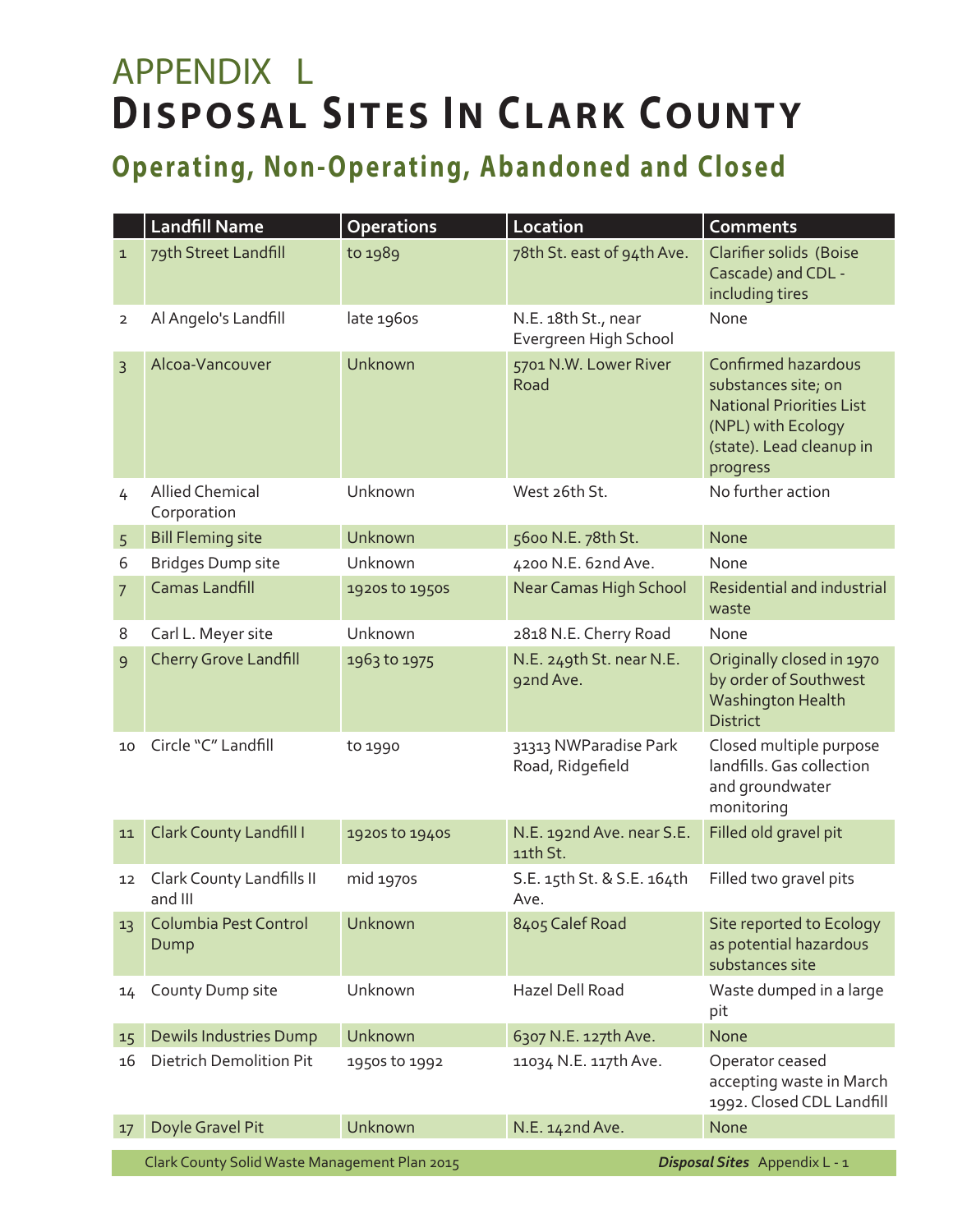|    | <b>Landfill Name</b>                                                                                | <b>Operations</b>                       | Location                                         | <b>Comments</b>                                                                                                                                                                                                                                                      |
|----|-----------------------------------------------------------------------------------------------------|-----------------------------------------|--------------------------------------------------|----------------------------------------------------------------------------------------------------------------------------------------------------------------------------------------------------------------------------------------------------------------------|
| 18 | English Pit Landfill                                                                                | 1940 to 1979                            | 192 N.E 92nd Ave.                                | <b>MSW Landfill site has</b><br>received "engineered"<br>final cover. Gas and<br>groundwater monitoring<br>program established in<br>2002                                                                                                                            |
| 19 | Fort Vancouver site                                                                                 | 1845 to 1930                            | Covered by intersection<br>of Highway 14 and I-5 | Probably the first landfill<br>in Clark County                                                                                                                                                                                                                       |
| 20 | George Sellinger Landfill                                                                           | Unknown                                 | 25212 NE 77th Ave.                               | <b>None</b>                                                                                                                                                                                                                                                          |
| 21 | Hillside (Nieme) Landfill                                                                           | mid-1970s                               | Nieme Road                                       | None                                                                                                                                                                                                                                                                 |
| 22 | <b>International Paper</b><br>Landfill                                                              | 1954 to 1979                            | Healy Road,<br>Amboy, Washington                 | Site ranked by Ecology as<br>"Contaminated"                                                                                                                                                                                                                          |
| 23 | Kelly Road Landfill                                                                                 | Unknown                                 | N.E. Kelly Road                                  | Filled old gravel pit                                                                                                                                                                                                                                                |
| 24 | Lady Island (James River<br><b>Wood Waste Landfill)</b>                                             | 1987 to currently<br>open and operating | Lady Island<br>Camas, Washington                 | <b>Fiber Mill wastes</b>                                                                                                                                                                                                                                             |
| 25 | Larch Mountain site                                                                                 | Unknown                                 | 15314 N.E. Dole Valley<br>Yacolt, Washington     | Site ranked by Ecology<br>as part of toxics cleanup<br>program, due to<br>confirmed presence of<br>hazardous substances                                                                                                                                              |
| 26 | Leichner Landfill                                                                                   | 1937 to 1991                            | 9411 N.E 94th Ave.                               | Currently under post<br>closure permit through<br><b>SWWHD.</b> Gas collection<br>and groundwater<br>monitoring; purchased by<br>Clark Co. in 2010; Master<br>Planning is currently<br>taking place.                                                                 |
| 27 | Leonard Ek                                                                                          | Early '90's                             | 15800 NE 99th Avenue                             | 5-acre gravel mine filled<br>w/unknown demolition<br>waste                                                                                                                                                                                                           |
| 28 | Pacific Wood Treating                                                                               | 1979 to 1983                            | 3700 N.W. 289th St.<br>Ridgefield                | Site ranked by Ecology as<br>"Contaminated" before<br>cleanup was completed                                                                                                                                                                                          |
| 29 | Plew's Disposal                                                                                     | 1960s to 1974                           |                                                  | Also known as Turnbull<br>Landfill                                                                                                                                                                                                                                   |
| 30 | Roy Elmer Landfill                                                                                  | 1930s to 1970s                          | 27000 N.E. 269th St.                             | Ravine filled with waste                                                                                                                                                                                                                                             |
| 31 | Rufener Landfill<br>(a.k.a. Boise Cascade<br>Landfill, Fruit Valley<br>Landfill, Portside Landfill) |                                         | N.W. Lower River Road,<br>Vancouver              | Landfill was transferred<br>to Laframbois Properties,<br>LLC; solid waste handling<br>permit and financial<br>assurance expired;<br>property sold to 2600 LLC<br>in Aug. 2013; all parties<br>entered into a Consent<br>Decree; landfill is being<br>decommissioned. |